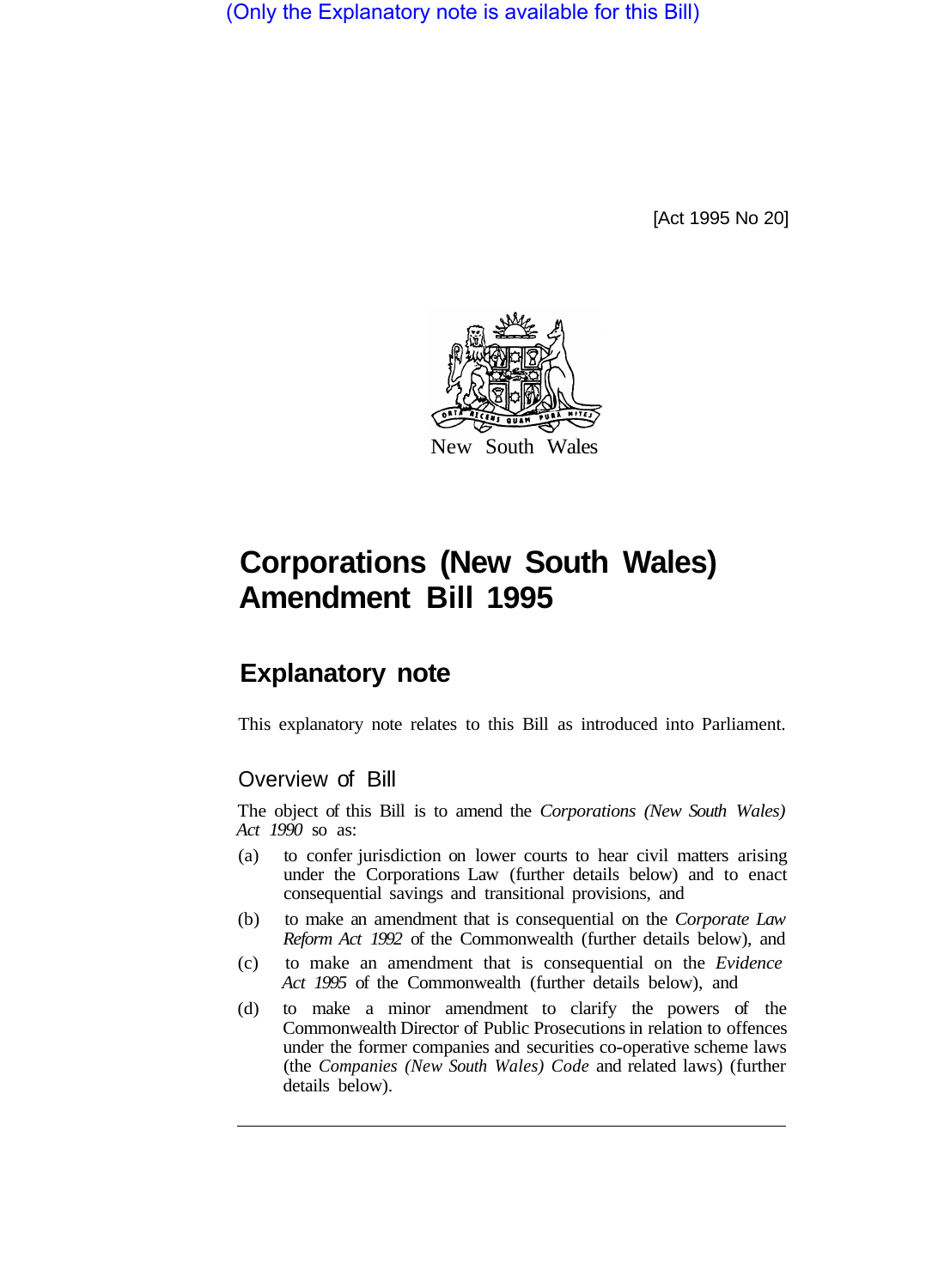Corporations (New South Wales) Amendment Bill 1995 [Act 1995 No 20]

Explanatory note

## Outline of provisions

#### **Conferral of jurisdiction on lower courts (See Schedule 1 (1)–(23) and (27) and (28)**

The Bill, in conjunction with parallel amendments made to the Corporations Acts of the other States and the Territories and complementary amendments to the Corporations Law, will confer jurisdiction in civil matters arising under the Corporations Law on lower courts (courts that are not superior courts) throughout Australia. The superior courts (the Federal Court of Australia, the Supreme Courts of the States and Territories, the Family Court and the State Family Courts) already have jurisdiction in civil matters arising under the Corporations Law by virtue of existing cross-vesting provisions in the Corporations Acts of the States and Territories.

The Bill's conferral of jurisdiction on lower courts will not extend to "superior court matters" (matters that the Corporations Law reserves to the jurisdiction of the superior courts) and will be subject to the monetary limits for civil claims which apply in the lower courts concerned.

The amendments made by the Bill are as follows:

- (a) Schedule 1 (2) inserts new definitions used in the proposed new provisions (such as "lower court", "superior court" and "superior court matter").
- (b) Schedule 1 (3) and (7) insert provisions that vest jurisdiction in all Australian lower courts in respect of civil matters arising under the Corporations Law (except superior court matters) and provide for the transfer of those matters between courts. The new provisions parallel existing provisions of the Act which "cross-vest" civil jurisdiction arising under the Corporations Law in superior courts.
- (c) Schedule 1 (1),  $(4)$ –(6) and  $(8)$ –(23) make consequential amendments.
- (d) Schedule 1 (27) and (28) enact savings and transitional provisions that are consequential on the above amendments.

#### **Corporate Law Reform Act 1992—consequential amendment (See Schedule 1 (24))**

The Bill will amend the definition of *officer* in section 60 of the Act to update a reference to an official manager of a body corporate. The amendment is consequential on the *Corporate Law Reform Act I992* of the Commonwealth which replaced the official management provisions of the Corporations Law with provisions for voluntary administration of bodies corporate, making the term "official manager" redundant. The Bill replaces "official manager" with "administrator" and "administrator of a deed of company arrangement".